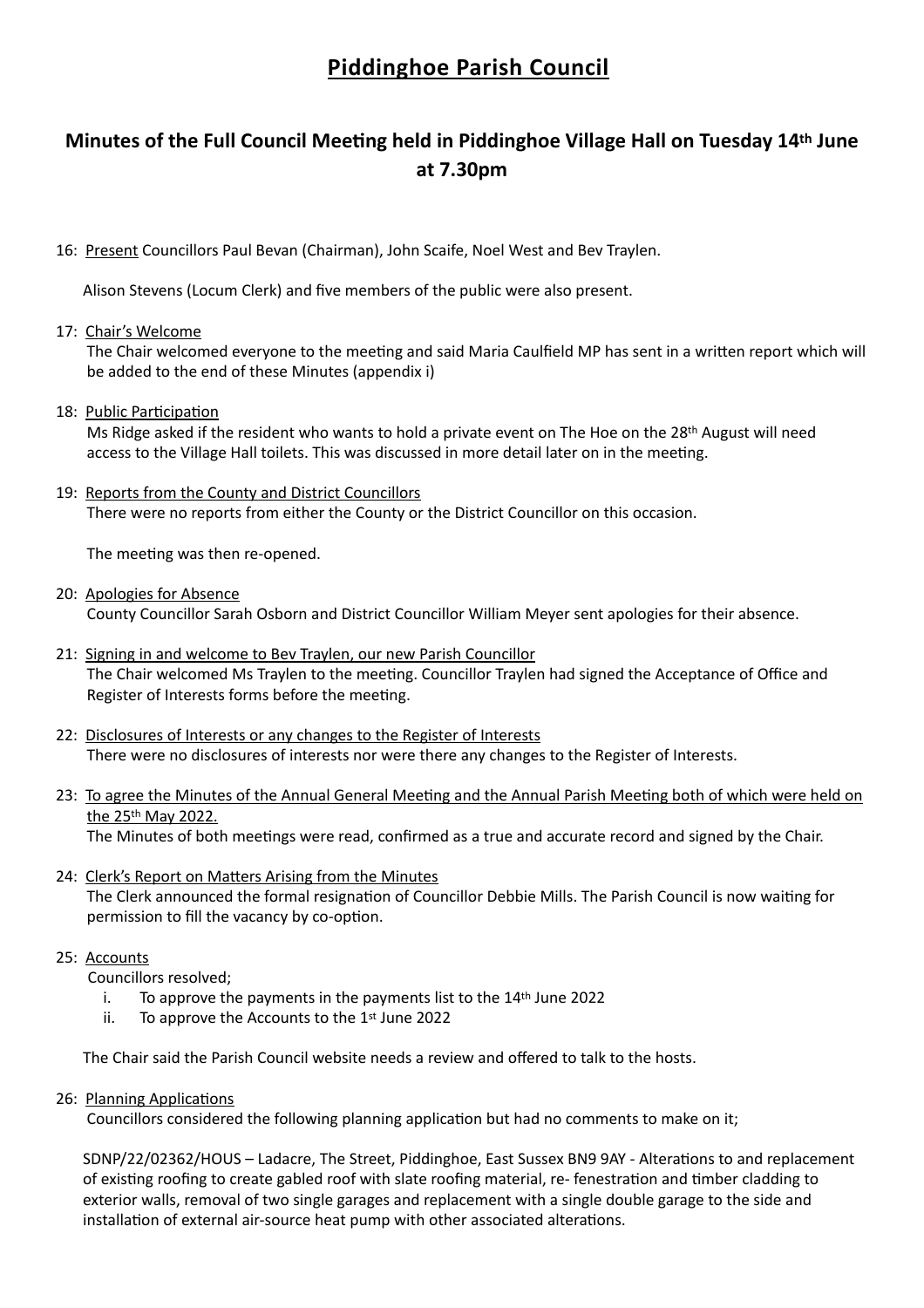# 27: Queen's Green Canopy

 The Parish Council understands there is an electric cable running under The Hoe which means planting more trees will not be straightforward, but there are some dead trees which could be replaced. Councillor West will seek expert advice on how best to proceed. It was also noted that some trees that were planted previously were stolen soon after.

#### 28: Wildflower Project

 Members of the Wildflower Project met Jan the Ranger who guided them through the practicalities of creating a wildflower meadow on the Hoe. The plan is to plant along the north-east edge of the Hoe, about 3m in, but with grass pathways bordering and in between so residents can walk amongst the meadow. They also want to plant the Triangle in wildflowers entirely and said the key issue was getting control of the mowing; they would want to cut it each September and February and felt sure they could manage this if the Parish Council were able to take back control.

 Having looked at the costings, and on the basis of 10 volunteers working for half a day they think they could apply for £500 from beelines (for seeds and plant plugs), and provide match funding by way of £400 voluntary labour and so they would like to request a £100 grant from the Parish Council.

 Piddinghoe Parish Council resolved to support the project at The Hoe but said that permission would be needed from the County Council before any planting of the triangle could take place. There were also concerns about a possible road safety issue. The Parish Council understands the Project's organisers will need to complete a Wildlife Verge Application Form. The Locum Clerk will send the link for it to the organisers.

The work on the Hoe is to take place on Saturday 24th September.

#### 29: The Hoe

- i. Play Area Risk Assessment All the work in the Risk Assessment has now been carried out. Councillor West, as the Councillor responsible for the play area, said he would like to meet the Inspector. The Locum Clerk will arrange an appointment.
- ii. Compost Heap The Parish Council would like to express its thanks to the late Mr Jim Harvey for all the work he did at the Compost Heap. Councillor West agreed to draft an article for The Villager to find a volunteer to take over the task.
- iii. Private event on The Hoe Councillors resolved to allow the request for the event, which is to be held on 28th August between 3pm and 7pm, as long as those attending use the toilet facilities at the resident's home (not the Village Hall), there are no cars and any rubbish is cleared up after.

#### 30: C7 update:

- i. Feasibility Study A site meeting has been arranged with the Project Manager later this month.
- ii. Safer C7 Concerns were raised that by entering into a joint project constitution, parishes could be deemed, for AGAR accounting, recording and auditing purposes, to have entered into a 'joint arrangement'. As such, the auditing and accounting arrangements for the project would be complex and onerous, on a scale disproportionate to the scale of the project.

 The Project Delivery Team has decided instead to become the constituted entity with a view to subsequently becoming a Charitable Incorporated Organisation (CIO). The constitution the Parish Council signed has not been activated and no bank account for the project has been opened.

Piddinghoe Parish Council therefore resolved to;

- a) Sign the notice to Parishes of Cessation of their Involvement in the Safer C7 Project Constituted Entity.
- b) Confirm its withdrawal from membership of the Safer C7 Project Constituted Entity.
- c) Become a member of an Advisory Group for the project.
- 31: The Villager Piddinghoe Parish Council resolved to meet the layout and print costs for the Villager. The new printers will be Tansley in Seaford. The cost for the full job will be £125 for each magazine or less if there are fewer pages.
- 32: Pathways/Enforcement –